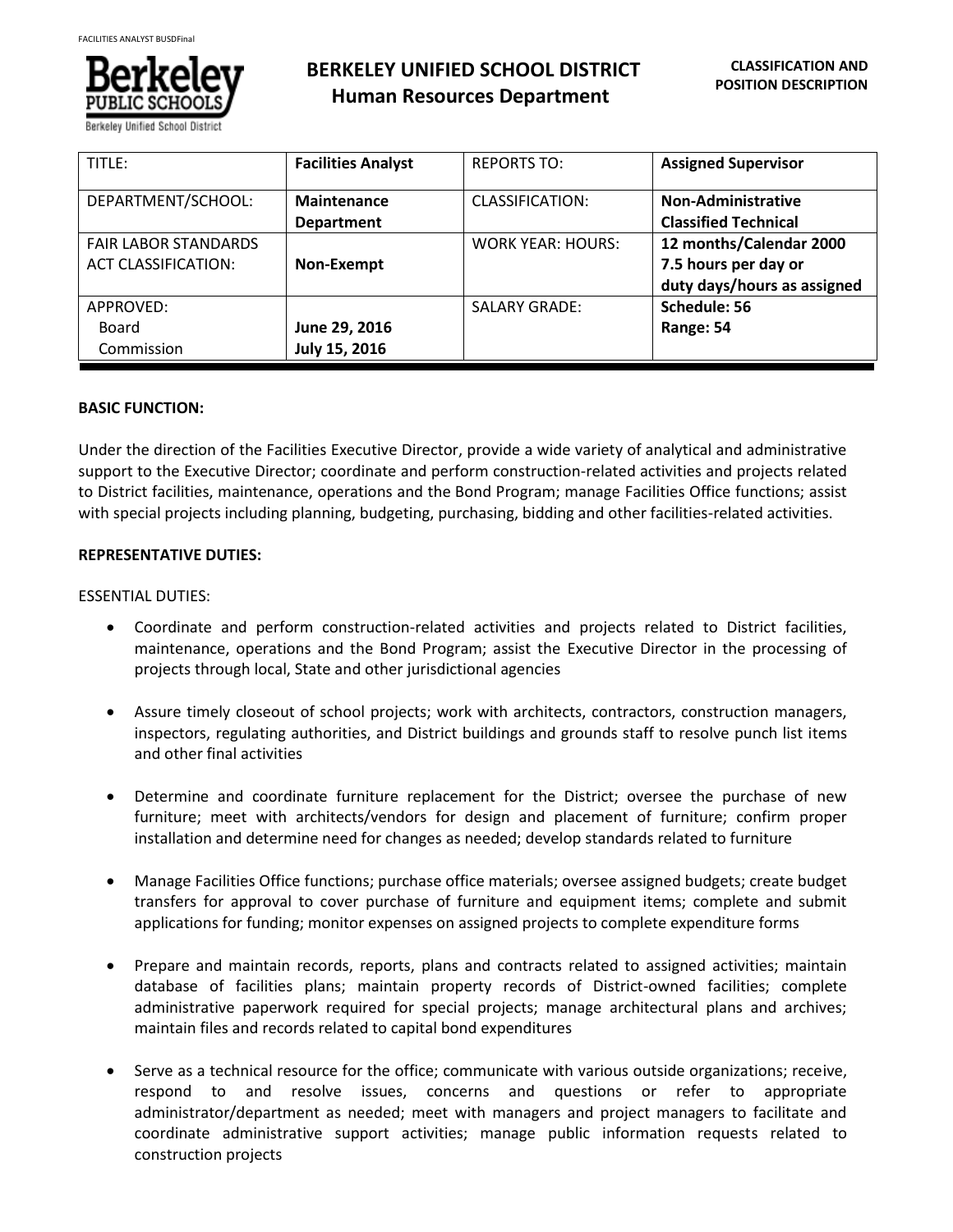- Coordinate construction activities with sites and maintenance staff for in-house and contract projects; act as liaison between administration, staff, contractors, consultants and other individuals; provide information regarding District construction projects; and interact with contractors and outside agencies to ensure compliance with District standards
- Prepare agendas and take detailed notes and minutes at various District meetings as assigned; organize and review facilities-related documents for the Board; submit Board documents to Superintendent's Office according to established time lines
- Manage inquiries related to prequalification of contractors; distribute and evaluate prequalification application of contracts
- Operate a variety of standard office equipment including a computer and assigned software

#### OTHER DUTIES:

Perform related duties as assigned

#### **KNOWLEDGE AND ABILITIES:**

KNOWLEDGE OF: Bond program, accounting, budgeting and purchasing systems Contractor/bidding processes Division of the State Architect, Office of Public School Construction, contracts and billing procedures Operation of a computer and assigned software Modern office practices, procedures and equipment Interpersonal skills including tact, patience and courtesy Oral and written communication skills Department organization, operations and procedures Record-keeping techniques ABILITY TO: Coordinate and perform complex and sensitive projects for the management of Facilities, Maintenance, Operations and the Bond Program Manage facilities office functions Perform professional-level functions including planning, budgeting, purchasing, bidding and other facilitiesrelated activities Serve as a technical resource for the department Communicate effectively both orally and in writing Analyze situations accurately and determine effective course of action Establish and maintain cooperative and effective working relationships with others Prepare and maintain records and reports Operate standard office equipment including a computer and assigned software Plan and organize work Meet schedules and time lines

# **EDUCATION AND EXPERIENCE:**

Any combination equivalent to: bachelor's degree in business or public administration or related field and three years of experience performing project management or related work